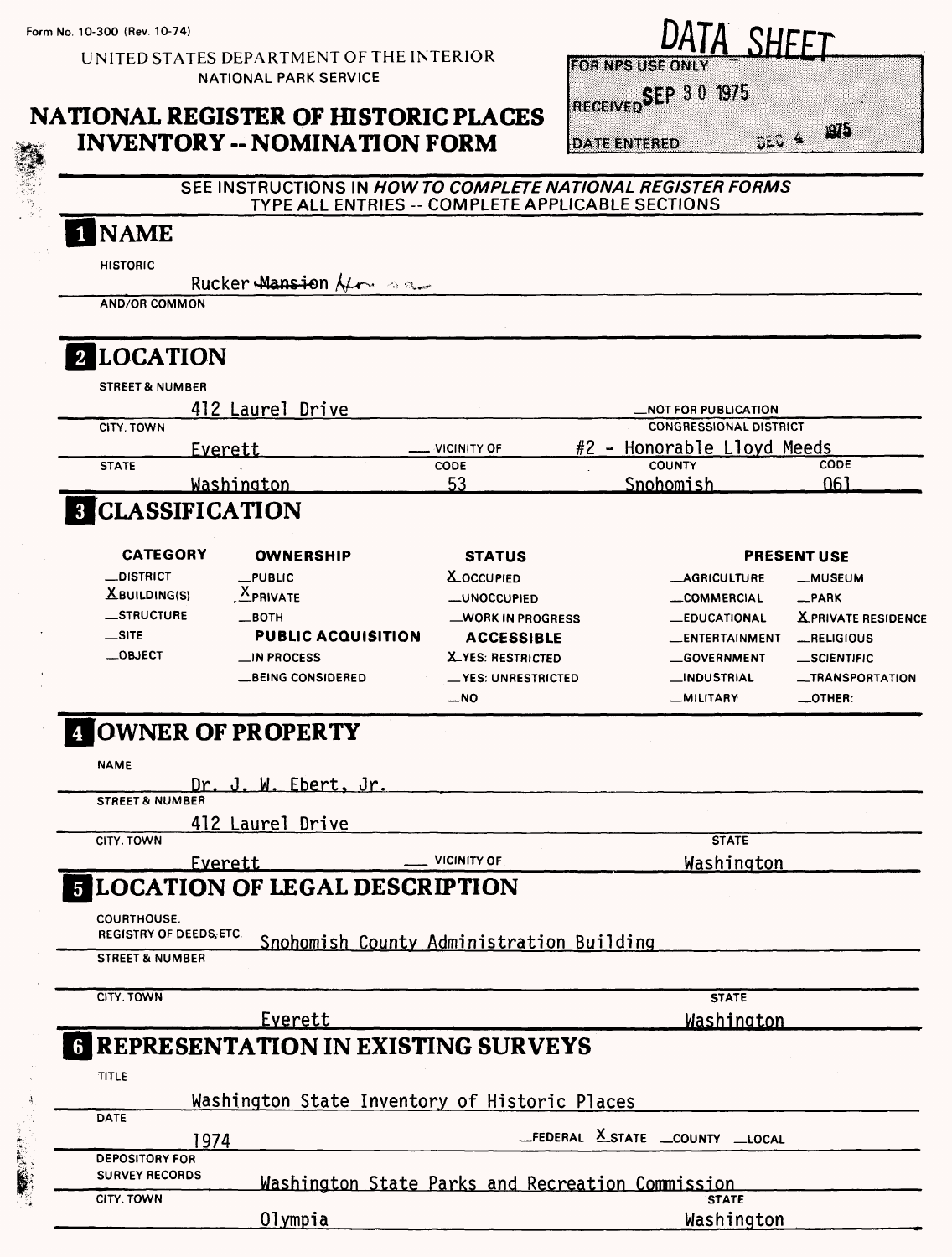# **Z DESCRIPTION**

|                                             | <b>CONDITION</b>                                    | <b>CHECK ONE</b>               | <b>CHECK ONE</b>                                            |
|---------------------------------------------|-----------------------------------------------------|--------------------------------|-------------------------------------------------------------|
| <b>__EXCELLENT</b><br><b>XGOOD</b><br>-FAIR | <b>LDETERIORATED</b><br>_RUINS<br><b>LUNEXPOSED</b> | __UNALTERED<br><b>XALTERED</b> | <b>X</b> ORIGINAL SITE<br>$\equiv$ MOVED<br>$\mathsf{DATE}$ |

 $\bar{\mathbb{S}}$ 

DESCRIBE THE PRESENT AND ORIGINAL (IF KNOWN) PHYSICAL APPEARANCE

The Rucker Mansion was completed in 1905 at a cost of over \$40,000. It was built by a local contractor for the family which founded Everett's bayside community and subsequently amassed a fortune in real estate, banking enterprises, and the lumber industry. The large, red brick house is a sturdy example of eclectic patternbook architecture in which characteristics of the Italian Villa, Queen Anne, and Georgian Revival Styles are combined more or less cohesively. The mansion's incomparable feature is its setting atop an elevated plateau which commands a view of Puget Sound, the city and its harbor on Port Gardner Bay, and distant mountain ranges to the west and east.

The Rucker Mansion is located in the NW% Section 30, T29N, R5E, of the Willamette Meridian. It occupies nearly three acres contained in parcels 06 and 13 in the Replat of Tract 1 of the Rucker Park Addition to Everett. north to south on its hillside site southwest of the downtown core. The fashionable residential neighborhood surrounding it is variously known as Rucker Heights and Rucker Hill. To the south of the house and the southerly loop of a narrow paved street (Laurel Drive) which circumscribes the house and yard is the brick livery stable which eventually was converted to use as an automobile garage. With the exception of a modern ranch style house oriented longitudinally on the adjoining lot to the east, the nearby houses on the hill are complimentary in scale and style. Most are examples of the Georgian Revival Style or later 20th century period architecture. Despite compact development of the neighborhood, the spectacular 180° view north from Rucker Mansion remains unobstructed because of the sloping site. On the west, the land falls off precipitously to a railroad grade at the edge of Puget Sound, and, to the south, a steep gully has been subject to soil slippage in the past, a condition believed to be under control now that storm drains have been installed. Nevertheless, in time it may be necessary to construct a bulkhead or retaining wall to stabilize the bank behind the carriage house.

The building is essentially square in plan, measuring 52 by 52 feet. A balustraded, wood frame veranda ten feet in width extends across the facade, or north face, and returns along either side wall. The main block of the brick masonry building rises three stories above a high basement. The symmetrical facade has two octagonal bays on either side of a central section in which a portico effect is created by a pedimented temple front projecting from the veranda. Under this "portico" a flight of concrete steps leads from the lawn to the first story entrance. The basic roof form is a lateral gable, and the original cover is fish-scale slates. Frontal gables over the bays of the facade intersect with the main roof below the ridge. Centered above and between these gables is a large pedimented dormer which shelters a balcony at the ballroom level. Two wide brick chimneys straddle the ridge of the main roof inside either end. Bracketed eaves extend across all gable ends. Within the gable ends of the side elevations are recessed ballroom balconies protected by bracketed pent eaves. Stemming from the south face is a short kitchen wing with the typical pedimented gable end which, like all the others, is clad with hung slates with fancy butts similar to the original roofing material. Off center to the west of the rear wing is a gable-roofed porte-cochere measuring 16' x 24' and matching the main roof in detail. It is supported at the outside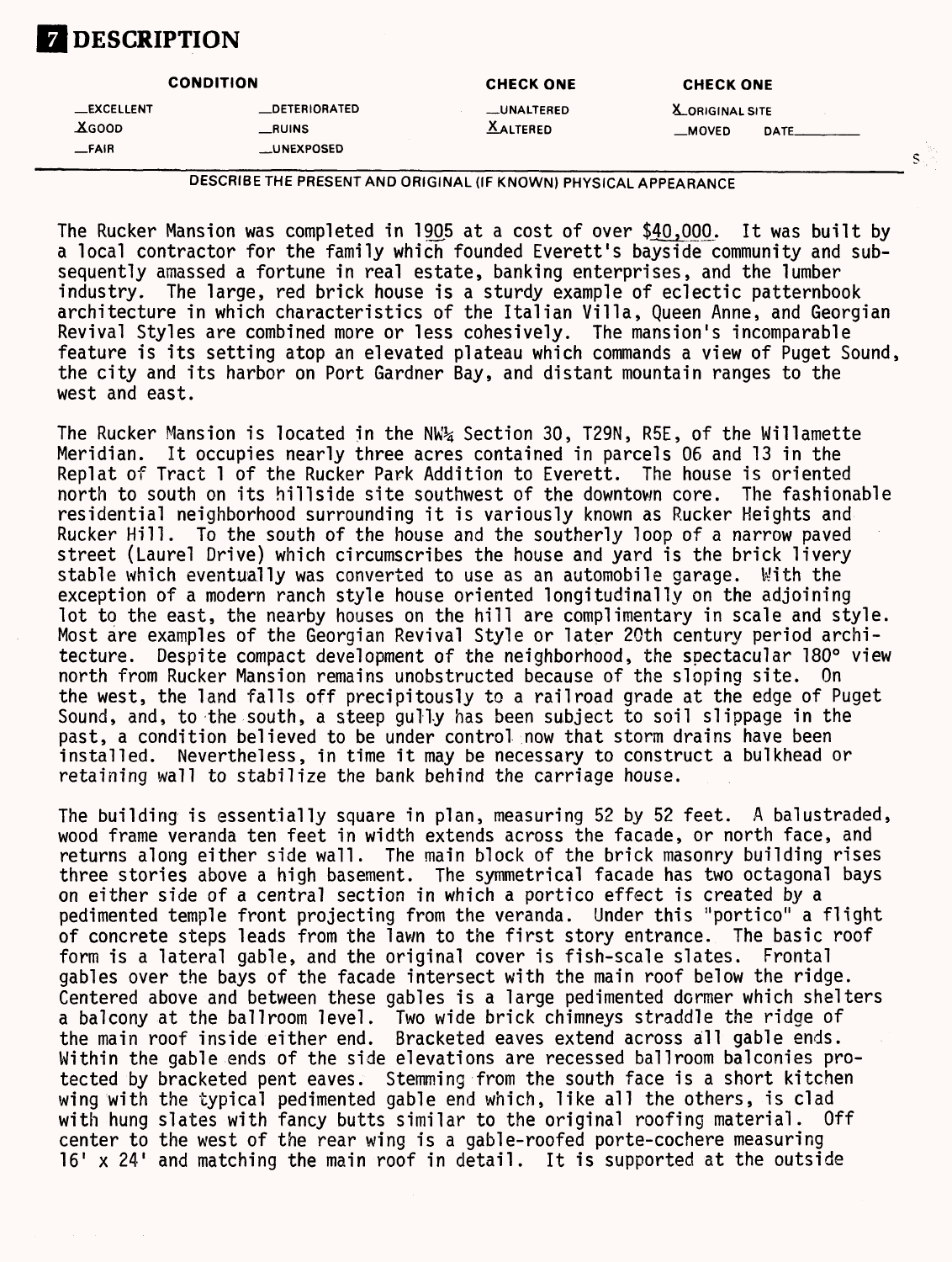### **NATIONAL REGISTER OF HISTORIC PLACES INVENTORY - NOMINATION FORM**

| <b>DATE ENTERED</b>     | 0.64 | 1975 |
|-------------------------|------|------|
| RECEIVED SEP 3 0 1975   |      |      |
| <b>FOR NPS USE ONLY</b> |      |      |

 $\overline{2}$ 

**CONTINUATION SHEET CONTINUATION SHEET** 

end by two brick piers. Front bay windows are suitably large to take advantage of the prospect, and they are decorated with transoms of leaded and beveled glass. Windows of the south face are of the double-hung sash type.

Features reminiscent of the Victorian Italian Villa Style are the broadly overhanging eaves, large-scale brackets, and the loggia, or veranda. Hallmarks of the Queen Anne Style, on the other hand, which was in vogue during the last two decades of the 19th century, are the patterned surfaces of the gable ends and the further articulation of those areas by moldings and pent eaves over recessed balconies. The features which appear most up-to-date stylistically, in that they show an awareness of the Georgian Revival Style current at the time of the mansion's construction, are the octagonal bays of the facade (though these were also characteristic of the Italianate mode) and the fluted Roman Doric columns with "entasis" which are used in pairs as veranda posts and as detached framing elements of the ballroom balconies. The temple-fronted "portico" is perhaps the most conspicuous evidence that the revival of certain Colonial and Adamesque prototypes had become fashionable in Everett by this time. These characteristics notwithstanding, the Rucker Mansion is by no means academic revival architecture. Rather, its spirit is one of restrained eclecticism. The building's stateliness and sumptuous interior finishing, its imposing site and the life-style of its original occupants, seemed to call for use of the term "mansion". By local standards, the term was entirely appropriate, and it is still apt today.

The interior spaces are formally organized around a spacious entry stair-hall in which the paneled ceiling, stairway, baseboards and other woodwork are of Golden Oak. The original green cut velvet wall coverings are intact in the hall, as are several other decorative treatments in the house which were supplied by Sloans of New York. The smoking room and dining room on the east side of the hall share a common chimney and were initially connected by portiere arches on either side of the chimney. These passageways were filled in with storage shelves in recent years, and the present marble dining room fireplace surround the north wall paneling also are the results of recent remodeling. Important features of the smoking room are the chimney piece with its dressed stone veneer over brick, and the paneled wainscot of birdseye maple and redwood.

The parlor and the library on the west side of the hall were also adjoing rooms before spaces beside the chimney were filled in to create book shelves in the 1960's. In the parlor, original blue silk brocade wall coverings with matching draperies and valances are intact, though slightly water damaged. Here too, the present fireplace surround and south wall paneling are the results of remodeling. The chimney surround in the library is brick with studded strap iron decoration. Access to the house from the porte-cochere on the south is provided by two adjacent entries, one to the kitchen (now fullyremodeled) and the other to a vestibule giving into the library.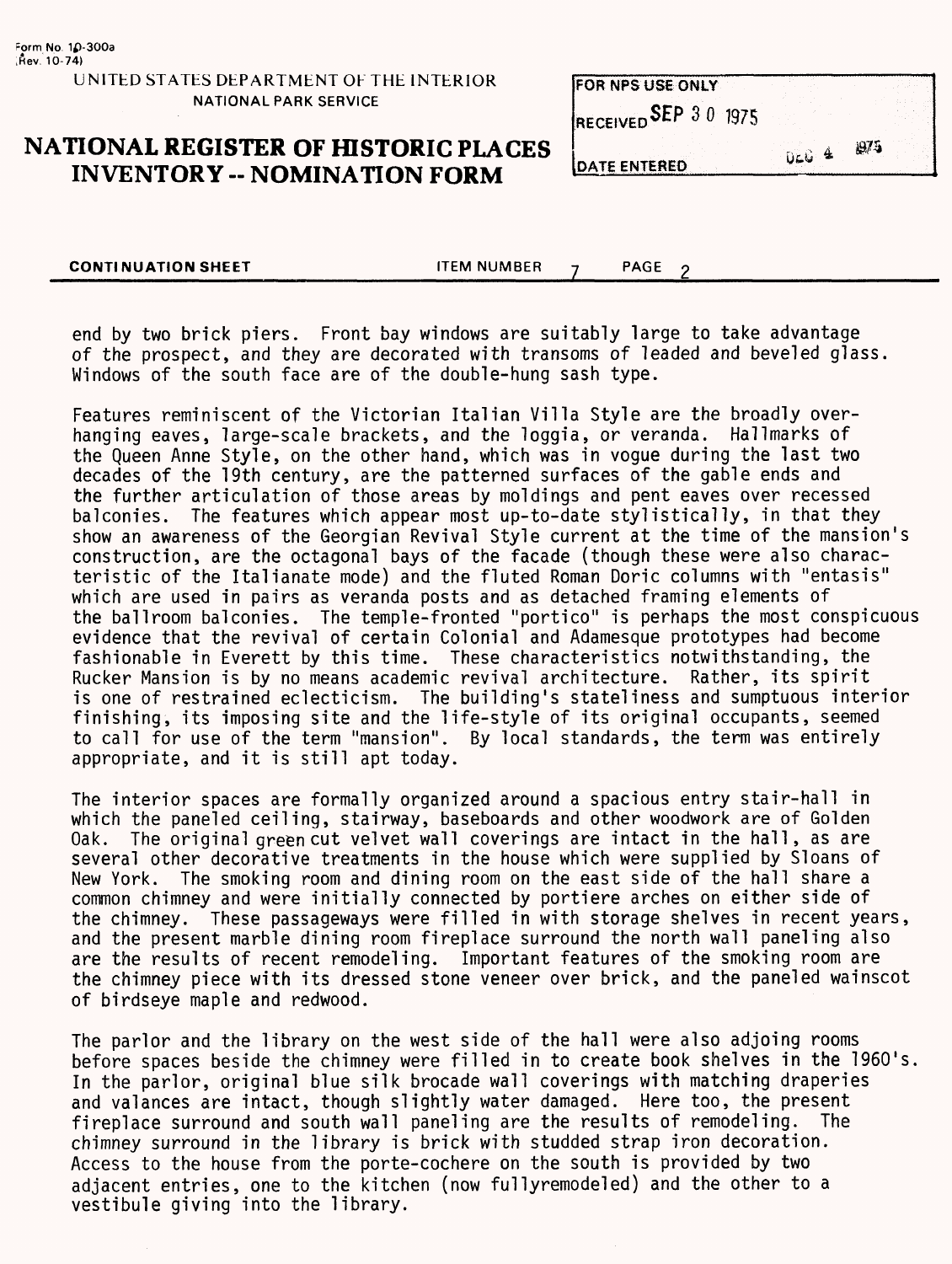### **NATIONAL REGISTER OF HISTORIC PLACES INVENTORY -- NOMINATION FORM**

| <b>FOR NPS USE ONLY</b>        |                                   |      |
|--------------------------------|-----------------------------------|------|
| SEP 30 1975<br><b>RECEIVED</b> |                                   |      |
| <b>IDATE ENTERED</b>           | -4<br>$\mathrm{D}\in\mathbb{C}^+$ | 19/5 |

**CONTINUATION SHEET** FIEM NUMBER 7 PAGE 3

The daylight basement contains what used to be servants' quarters and assorted utility areas, including a well-equipped shower-bath room. For the entertainment of Quests, the basement also contains a billiard room in the northwest corner and, in The southeast corner, a card room replete with tile floor, brick-faced chimney surround with strap iron decoration and conical hood. An interesting feature of this level is the enclosed solarium which corresponds to the veranda above. This ten-foot wide ambulatory space in lined with lava-like rock and clinker brick coursed in a grottoesque manner to provide the background for small pools and exotic plants.

The upstairs, or second story contains in addition to the stair hall two bedroom suites in the front of the house, and two smaller suites in the rear. The third, or ballroom story is all wood-lined. The ballroom is a large, open space 52 by 25 feet in which the two chimneys are the only interruptions. Steps lead to small galleries or balconies in the north, east and west walls. To the south of the ballroom are several storage rooms.

The livery stable is a rectangular, brick masonry structure measuring 40 by 35 feet. It contains four stables below grade, the carriage level, and a loft lighted by dormer windows in a slate-covered mansard roof. The loft extends over a portecochere measuring 18 by 24 feet which is centered in the north face. As is the mansion's porte-cochere, this one too is supported at the outside end by brick piers. At the center of the main roof is a louvered ventilator or cupola with bracketed pyramidal roof surmounted by a weather vane in the shape of a horse.

Represented in landscaping around the house is a collection of plant materials typical of larger gardens of the Pacific Northwest at the turn of the century. In addition to native evergreens there are imported monkey puzzle and tulip trees; flowering shrubs, such as forsythia, camelia and rhododendron; and conventional bedding plants such as hyacinth. The monkey puzzle tree has not fared well in recent years, but no doubt with proper care it can be revived.

The Rucker Mansion was recently acquired by its present owners, whose intention is to occupy the property strictly as a private residence. Certain necessary stabilization and repair work is planned, but original material will be retained wherever possible. Limited restoration projects, including, for example, the replacement of modern asphalt shingles with roofing slate to match the original, also are in prospect.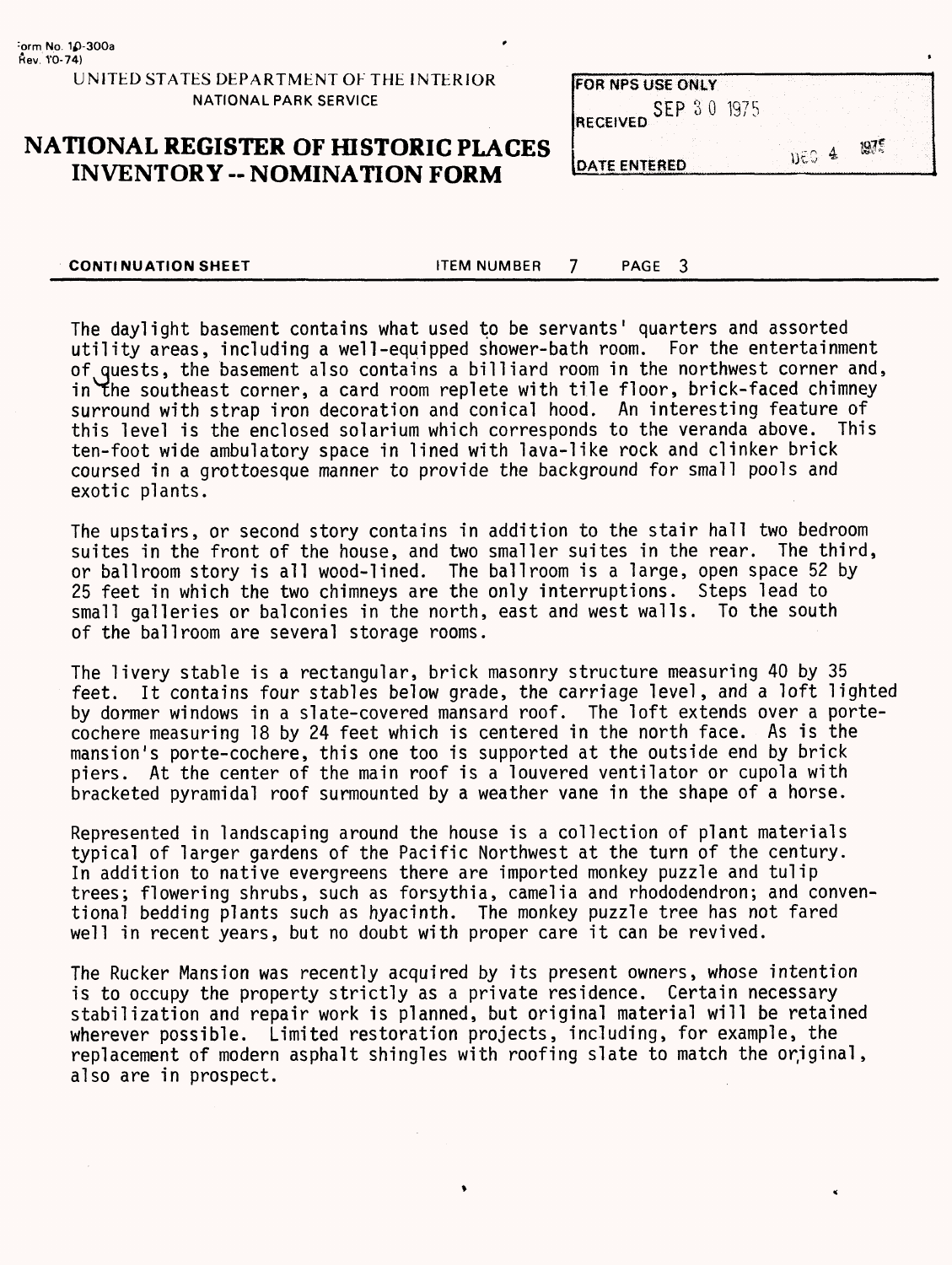

| <b>SPECIFIC DATES</b> | 1904-1905                                        | <b>BUILDER/ARCHITECT</b>       | Unknown                         |                                  |  |
|-----------------------|--------------------------------------------------|--------------------------------|---------------------------------|----------------------------------|--|
|                       |                                                  | $\equiv$ INVENTION             |                                 |                                  |  |
| $X_{1900}$            | COMMUNICATIONS                                   | $\equiv$ INDUSTRY              | _POLITICS/GOVERNMENT            | <b>LOTHER (SPECIFY)</b>          |  |
| $-1800-1899$          | <b>XCOMMERCE</b>                                 | <b>LEXPLORATION/SETTLEMENT</b> | <b>_PHILOSOPHY</b>              | __TRANSPORTATION                 |  |
| $-1700-1799$          | $\overline{\phantom{1}}$ ART                     | <b>ENGINEERING</b>             | __MUSIC                         | $\overline{\phantom{0}}$ THEATER |  |
| $-1600-1699$          | <b>XARCHITECTURE</b>                             | $\_$ EDUCATION                 | _MILITARY                       | _SOCIAL/HUMANITARIAN             |  |
| $-1500-1599$          | <b>_AGRICULTURE</b>                              | __ECONOMICS                    | <b>LITERATURE</b>               | _SCULPTURE                       |  |
| $21400 - 1499$        | <b>ARCHEOLOGY-HISTORIC</b>                       | CONSERVATION                   | $\sqcup$ LAW                    | $\equiv$ SCIENCE                 |  |
| <b>EPREHISTORIC</b>   | <b>ARCHEOLOGY-PREHISTORIC</b>                    | COMMUNITY PLANNING             | <b>X.LANDSCAPE ARCHITECTURE</b> | RELIGION                         |  |
| <b>PERIOD</b>         | AREAS OF SIGNIFICANCE -- CHECK AND JUSTIFY BELOW |                                |                                 |                                  |  |

#### **STATEMENT OF SIGNIFICANCE**

The Rucker Mansion is significant to the City of Everett as one of the grandest homes erected in the inland port. It was built in a period of local economic promise, and while it was easily the most notable, it was but one of a number of substantial residential projects carried out in the city in 1904 and 1905. The large house was built for the Rucker family, founders of Everett's bayside community who later amassed<br>a fortune in real estate, banking enterprises, and the lumber industry. The family a fortune in real estate, banking enterprises, and the lumber industry. selected an incomparable site for their home on Rucker Heights southwest of town. From their elevated vantage point, Jane Morris Rucker, her sons Wyatt and Bethel, and Bethel's bride, Ruby Brown Rucker, commanded a 180° panorama of the Olympic Mountains, Puget Sound, the city and harbor and Cascade peaks. The property has been little altered by subsequent owners over the years. Because of its breathtaking setting and its association with community pioneers and business leaders, it is widely regarded a public asset. When the property came up for sale recently, city officials contemplated acquisition for purposes of preserving the property intact. However, it transpired that the city council was divided on the matter of a purchase option. The issue was satisfactorily resolved when the property was acquired by its present owners for continued use as a private residence.

Jane Morris Rucker and her sons, Wyatt H., age 30, and Bethel J., age 25, were attracted to Washington's Puget Sound from Ohio by opportunities in real estate, timber and mining. They arrived in Tacoma in 1888 and proceeded to branch out in search of investment prospects. Wyatt Rucker became interested in the peninsula between Port Gardner Bay and the Snohomish River estuary. Assessing the harbor potential of the peninsula's long stretch of tideland on the Sound, the Ruckers purchased the bayfront homestead of Edmund Smith in the winter of 1889-1890. The following spring, Tacoma lumberman Henry Hewitt, Jr., also weighed the prospects of the area. The Great Northern transcontinental railroad was expected to reach tidewater at this point once it traversed the Cascade Range. With this in mind, the Ruckers had begun platting a city they designated Port Gardner when Hewitt approached them with a compelling proposal to sign over several large tracts. Hewitt's own townsite plan was backed by wealthy investors from the East, including John D. Rockfeller. The Everett Land Company (named for the son of Charles L. Colby, principal owner of the Wisconsin Central Railroad) was promptly incorporated with Hewitt as president, and it promoted a number of supporting industries and enterprises. By 1892 the boom was in full swing. The Rucker brothers shrewdly put the first platted section of the new City of Everett on the market in September, 1891, several months before the Land Company's lots were ready for sale. Their investment and banking concerns prospered during the boom and survived the ruinous Silver Panic of 1893. At the turn of the century the family's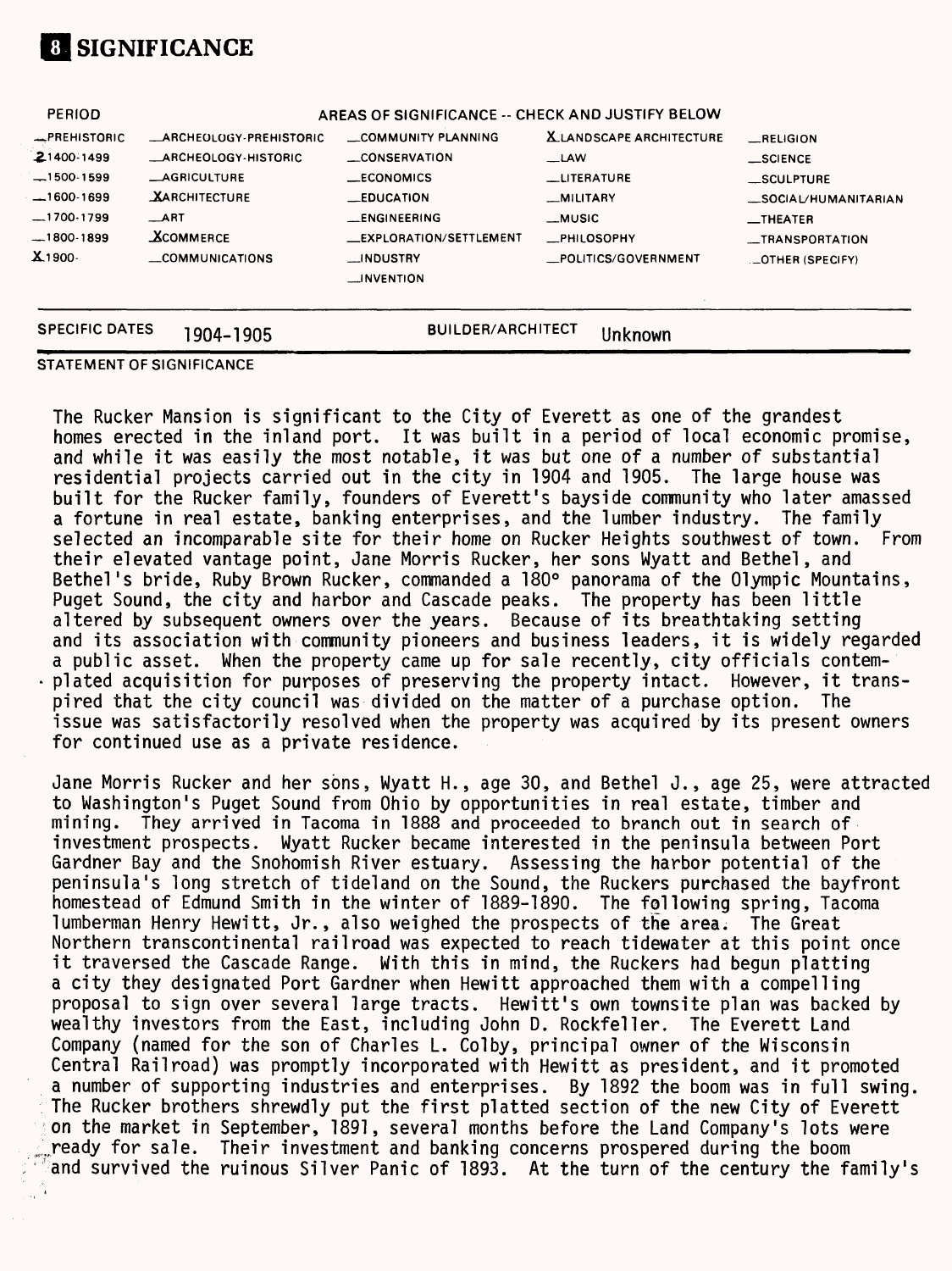# **MAJOR BIBLIOGRAPHICAL REFERENCES**

Dilgard, David. "Historic Buildings in Everett", Park and Open Space Plan for the City of Everett Department of Parks and Recreation, 1973.

Dilgard, David. Report to the Everett City Council on the Rucker Mansion, 1974. 6-page type-script based on standard sources of local history, including Whitfield's History of Snohomish County...(1926) and the Interstate Publishing Co.'s An History of Snohomish County...(1926) and the Interstate Publishing Co.'s An

| <b>IDGEOGRAPHICAL DATA</b><br>ACREAGE OF NOMINATED PROPERTY Ca. 2.74 acres<br><b>UTM REFERENCES</b>                                                                                                                                                                                                                                                                                 |                                                                                    |             |                     |                                      | $UTM OK - \omega n$<br>$12 - 22 - 15$ |             |
|-------------------------------------------------------------------------------------------------------------------------------------------------------------------------------------------------------------------------------------------------------------------------------------------------------------------------------------------------------------------------------------|------------------------------------------------------------------------------------|-------------|---------------------|--------------------------------------|---------------------------------------|-------------|
| $A[1, 0]$   5   5   8   0   4   0   1   5   3   1   3   3   8   0  <br>ZONE EASTING<br>C.                                                                                                                                                                                                                                                                                           | <b>NORTHING</b>                                                                    |             | D                   | ZONE EASTING                         | <b>NORTHING</b>                       |             |
| <b>VERBAL BOUNDARY DESCRIPTION</b>                                                                                                                                                                                                                                                                                                                                                  |                                                                                    |             |                     |                                      |                                       |             |
| and an interval and $\sum_{i=1}^n a_i \leq \frac{1}{2}$                                                                                                                                                                                                                                                                                                                             |                                                                                    |             |                     |                                      | and the control of the second con-    |             |
|                                                                                                                                                                                                                                                                                                                                                                                     |                                                                                    |             |                     |                                      |                                       |             |
|                                                                                                                                                                                                                                                                                                                                                                                     | <b>Professional Committee</b>                                                      |             |                     |                                      |                                       |             |
|                                                                                                                                                                                                                                                                                                                                                                                     | LIST ALL STATES AND COUNTIES FOR PROPERTIES OVERLAPPING STATE OR COUNTY BOUNDARIES |             |                     |                                      |                                       |             |
| <b>STATE</b>                                                                                                                                                                                                                                                                                                                                                                        |                                                                                    | <b>CODE</b> | <b>COUNTY</b>       |                                      |                                       | <b>CODE</b> |
| <b>STATE</b>                                                                                                                                                                                                                                                                                                                                                                        |                                                                                    | <b>CODE</b> | <b>COUNTY</b>       |                                      |                                       | CODE        |
|                                                                                                                                                                                                                                                                                                                                                                                     |                                                                                    |             |                     |                                      |                                       |             |
| <b>IT FORM PREPARED BY</b><br>NAME / TITLE<br>Elisabeth Walton Potter, Historic Preservation Specialist<br>ORGANIZATION Office of Archaeology & Historic Preservation                                                                                                                                                                                                               |                                                                                    |             |                     |                                      | <b>DATE</b>                           |             |
| Washington State Parks and Recreation Commission                                                                                                                                                                                                                                                                                                                                    |                                                                                    |             |                     |                                      | July 1975                             |             |
| <b>STREET &amp; NUMBER</b>                                                                                                                                                                                                                                                                                                                                                          |                                                                                    |             |                     |                                      | <b>TELEPHONE</b>                      |             |
| P.O. Box 1128                                                                                                                                                                                                                                                                                                                                                                       |                                                                                    |             |                     |                                      | $-753 - 4116$                         |             |
| <b>CITY OR TOWN</b>                                                                                                                                                                                                                                                                                                                                                                 |                                                                                    |             |                     |                                      | <b>STATE</b>                          |             |
| Olympia                                                                                                                                                                                                                                                                                                                                                                             |                                                                                    |             |                     |                                      | Washington                            |             |
| <b>IN STATE HISTORIC PRESERVATION OFFICER CERTIFICATION</b>                                                                                                                                                                                                                                                                                                                         |                                                                                    |             |                     |                                      |                                       |             |
|                                                                                                                                                                                                                                                                                                                                                                                     | THE EVALUATED SIGNIFICANCE OF THIS PROPERTY WITHIN THE STATE IS:                   |             |                     |                                      |                                       |             |
| NATIONAL                                                                                                                                                                                                                                                                                                                                                                            |                                                                                    | STATE       |                     |                                      | LOCAL X                               |             |
| As the designated State Historic Preservation Officer for the National Historic Preservation Act of 1966 (Public Law 89-665), I<br>hereby nominate this property for inclusion in the National Register and certify that it has been evaluated according to the<br>criteria and procedures set forth by the National Park Service.<br>STATE HISTORIC PRESERVATION OFFICER SIGNATURE |                                                                                    |             |                     |                                      |                                       |             |
| <b>TITLE</b><br>State Conservator                                                                                                                                                                                                                                                                                                                                                   |                                                                                    |             |                     |                                      | September 15, 1975                    |             |
| <b>GENERAL SERVICE</b><br><b>I HEREBY CERTIFY THAT THIS PROPERTY THISK</b><br>Acting<br>unan Turat<br>AHIST                                                                                                                                                                                                                                                                         | AYANEG KAWANDI                                                                     | $-88837.8$  | <b>PRESERVATION</b> | <b>OOED IN THE NATIONAL REGISTER</b> | DATE<br>02.XX 3                       |             |
| <b>KEEPER OF THE NATIONAL REGIS</b>                                                                                                                                                                                                                                                                                                                                                 |                                                                                    |             |                     |                                      |                                       |             |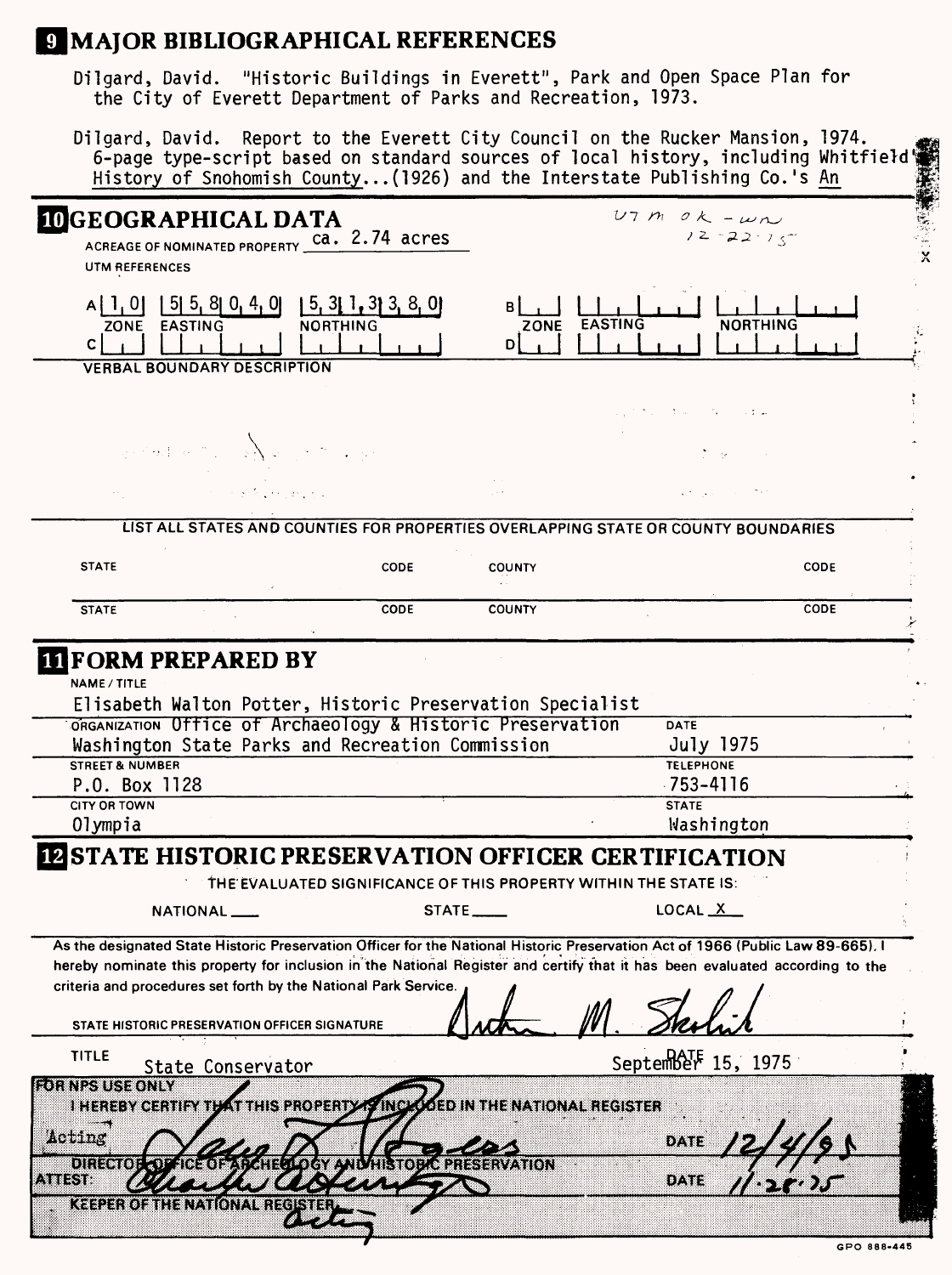### **NATIONAL REGISTER OF HISTORIC PLACES INVENTORY -- NOMINATION FORM**

| <b>DATE ENTERED</b>   | $U = -\frac{4}{3}$ | 1975 |  |
|-----------------------|--------------------|------|--|
| RECEIVED SEP 3 0 1975 |                    |      |  |
| FOR NPS USE ONLY      |                    |      |  |

**CONTINUATION SHEET** TEM NUMBER 8 PAGE 2

business dealings continued favorably, and Wyatt Rucker became treasurer of the Everett Improvement Company (successor to the Everett Land Company) backed by Great Northern Railroad President James Jerome Hill.

Between 1900 and 1905 Everett's population doubled to 16,000. The Improvement Company offered free factory sites to major industries, and thousands of immigrants arrived in Everett to fill new jobs. This period of economic revival was marked by<br>harbor improvement and building activity as well as industrial expansion. The harbor improvement and building activity as well as industrial expansion. Everett Daily Herald boasted that the town's "uncouth appearing cottages" were being "removed and supplanted by ones of neat and artistic design." Included in an impressive list of better homes commenced in 1904 was the Rucker brothers' residence which, it was claimed, "occupies the most beautiful site in the city" and "is one of the handsomest houses in the state ..."

According to local tradition, Rucker Mansion was a wedding gift to B. J. Rucker's bride, the daughter of local realtor C. C. Brown. Nevertheless, it was also intended to be the family home for Jane Rucker and her older son Wyatt as well. The Ruckers took a suite of rooms at the old Monte Cristo Hotel, one of their investments, while the new house was under construction. Bethel Rucker and Ruby Brown were married the day before Christman, 1904, and embarked on a three-month tour of the Orient aboard the liner Princess Victoria with the idea of taking up residence on Rucker Heights upon their return. The house was reported to be nearing completion in July, 1905, but it is not known precisely when it was first occupied. No architect has yet been identified in connection with the project. It has been stated that the house was the work of a local carpenter-builder, or "artisan-contractor." The somewhat nonspecific style of the house, may, in fact, point to a builder's handbook source. In any event, it was elaborately finished in hard woods and "equipped with every modern luxury." Furnishings were supplied by Sloans, a prestigious New York firm. An elevator was installed for the convenience of Jane Rucker, who was by this time in failing health and confined to a wheelchair. She died in the house in 1907.

In 1913 B. J. and Ruby Rucker moved out to look after family interests elsewhere, and Wyatt lived on in the house alone until their return in 1918. Not until 1923 did the Ruckers divest themselves of the house. The estate, initially compassing approximately four acres, was sold to local lumber company head Clyde Walton for a sum reported at \$32,500. According to terms of the transaction, the Ruckers acquired the Waltons' former home on Hoyt Avenue.

The Clyde Waltons lived out their lives in the mansion, and as Walton was active in a riding club, he renovated the livery stable and opened bridle trails through the south end of the estate. These, reportedly, connected with trails to the City's Forest Park. Following Walton's demise in 1959, the property changed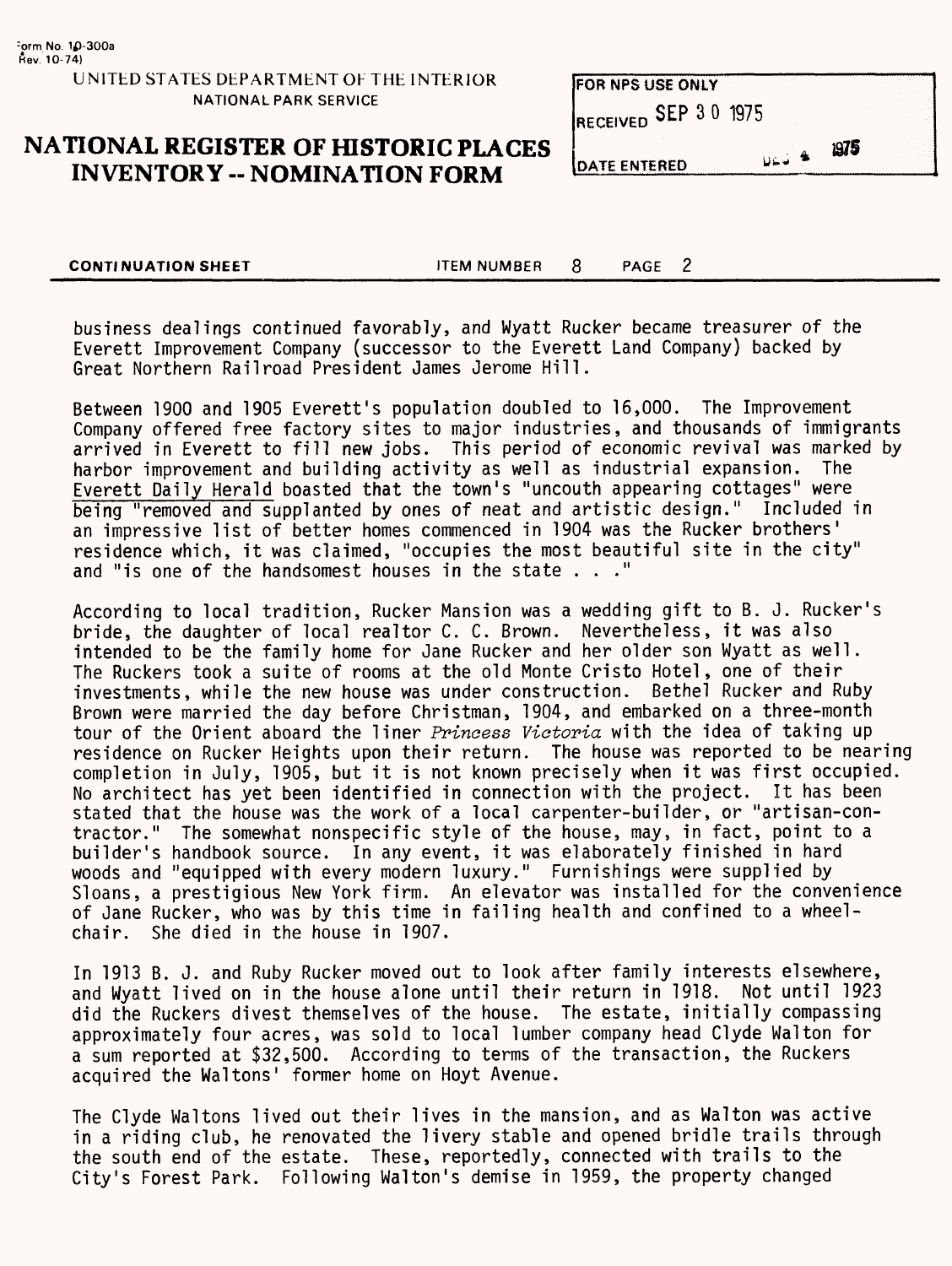$\overline{\phantom{a}}$ 

| <b>FOR NPS USE ONLY</b> |        |  |
|-------------------------|--------|--|
| RECEIVEDSEP 30 1975     |        |  |
| <b>DATE CHITEDED</b>    | - CEG∴ |  |

# **NATIONAL REGISTER OF HISTORIC PLACES INVENTORY -- NOMINATION FORM**

**IDATE ENT** 

**CONTINUATION SHEET ITEM NUMBER 8** PAGE 3

hands three times, including the most recent transaction. The integrity of the mansion was remarkably well maintained throughout the succession of later ownerships. The changes of greatest consequence appear to have been made shortly after 1964, when the kitchen and upstairs bathrooms were upgraded and some alterations were made to the adjoining chambers of the main floor.